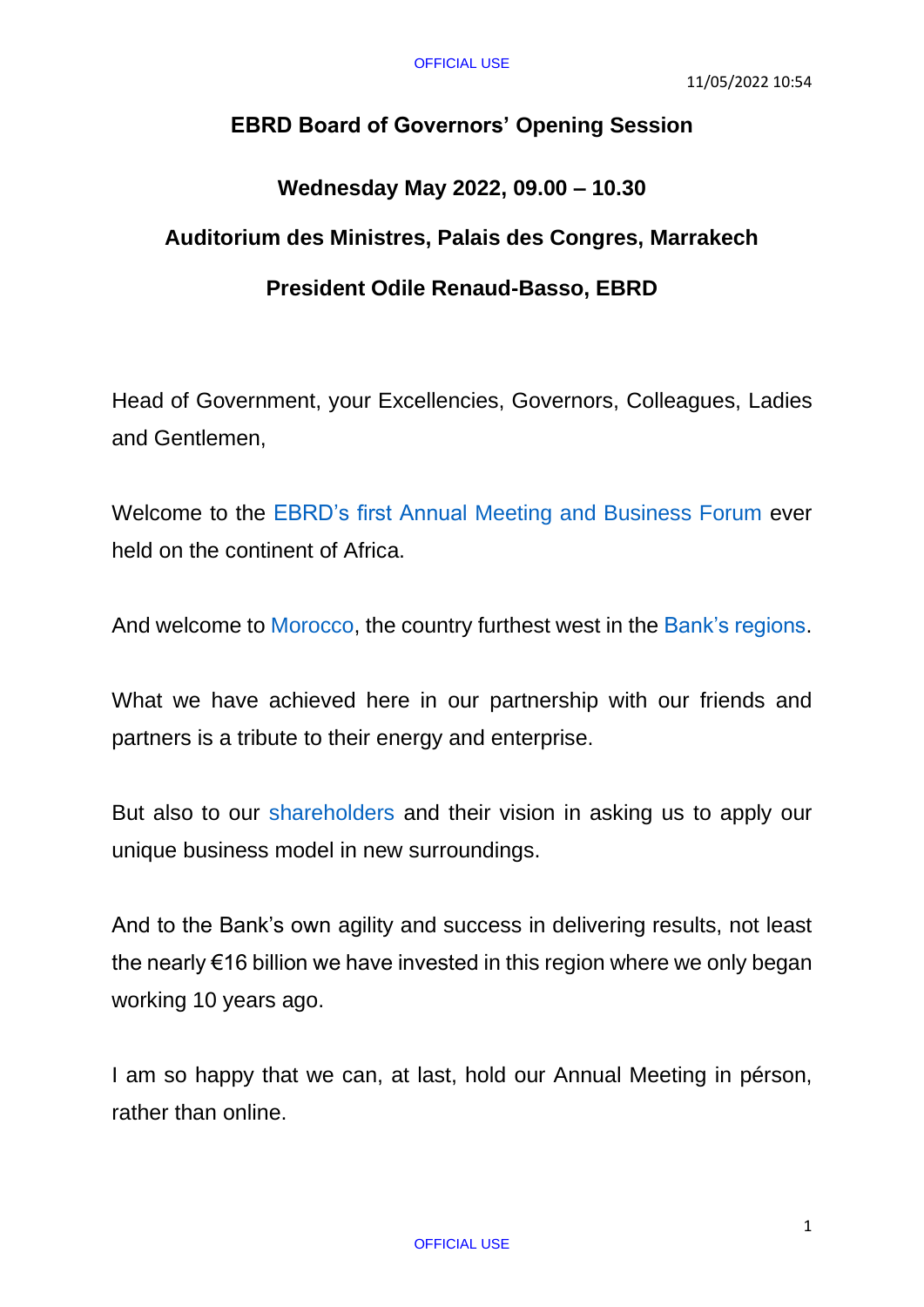Thank you to our hosts for their incredible hospitality and all the hard work that has gone into organising this event.

It is a great honour too that it is taking place under the High Patronage of His Majesty King Mohammed the Sixth.

We're meeting in Marrakech, at the foothills of the Atlas Mountains, not far from the Atlantic Ocean.

But today we are also of course thinking of our friends and partners in the East, in [Ukraine](https://www.ebrd.com/ukraine.html) and countries nearby.

My own thoughts often return to my trip to Kyiv last spring and the very warm welcome I received there.

I had a very lively discussion with President Zelenskyy about the reform agenda, and his vision for the country.

That was, in fact, my first visit to an EBRD country after my election as President, when we were still in the midst of the [pandemic.](https://www.ebrd.com/what-we-do/coronavirus)

Now, the events of the last few months have proved the sternest test of the EBRD, and our mission to date.

And they will shape much of what we do for years to come.

We strongly condemned [Russia'](https://www.ebrd.com/russia.html)s [war on Ukraine](https://www.ebrd.com/what-we-do/war-on-ukraine) - within hours of the invasion.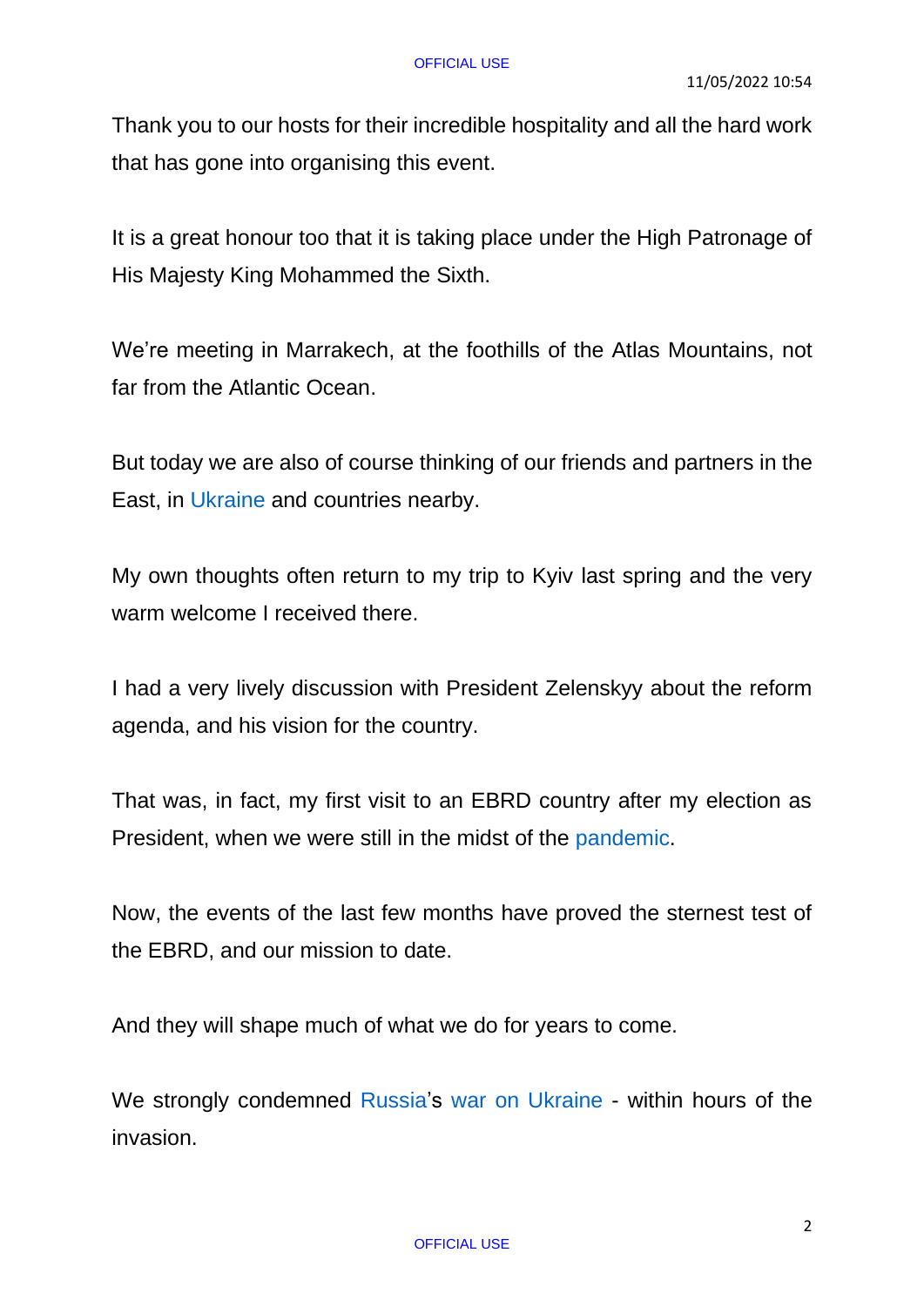Such aggression against one of our shareholders, and the destruction and loss of life it has unleashed, are a direct attack on everything we stand for.

This is why the Bank has suspended access to its resources for both Russia and [Belarus.](https://www.ebrd.com/belarus.html)

This crisis follows another - the pandemic - which put the whole world, the Bank, and all our staff, under huge stress and strain.

Which is why our results for last year are even more impressive than they appear at first glance.

They include record investment of  $E$ 5.4 billion in the green economy more than half our business volume.

And record profits of €2.5 billion.

Although we must expect a different picture in 2022.

Yes, this year the landscape looks very different.

The economic damage from this war will be severe and long-lasting.

It will affect every EBRD region, including this one, by increasing energy and food prices, undermining energy and food security, increasing inflation, and weakening growth.

The EBRD will deploy the full range of its instruments, investments and policy work, to counteract the impact of this conflict on all our countries.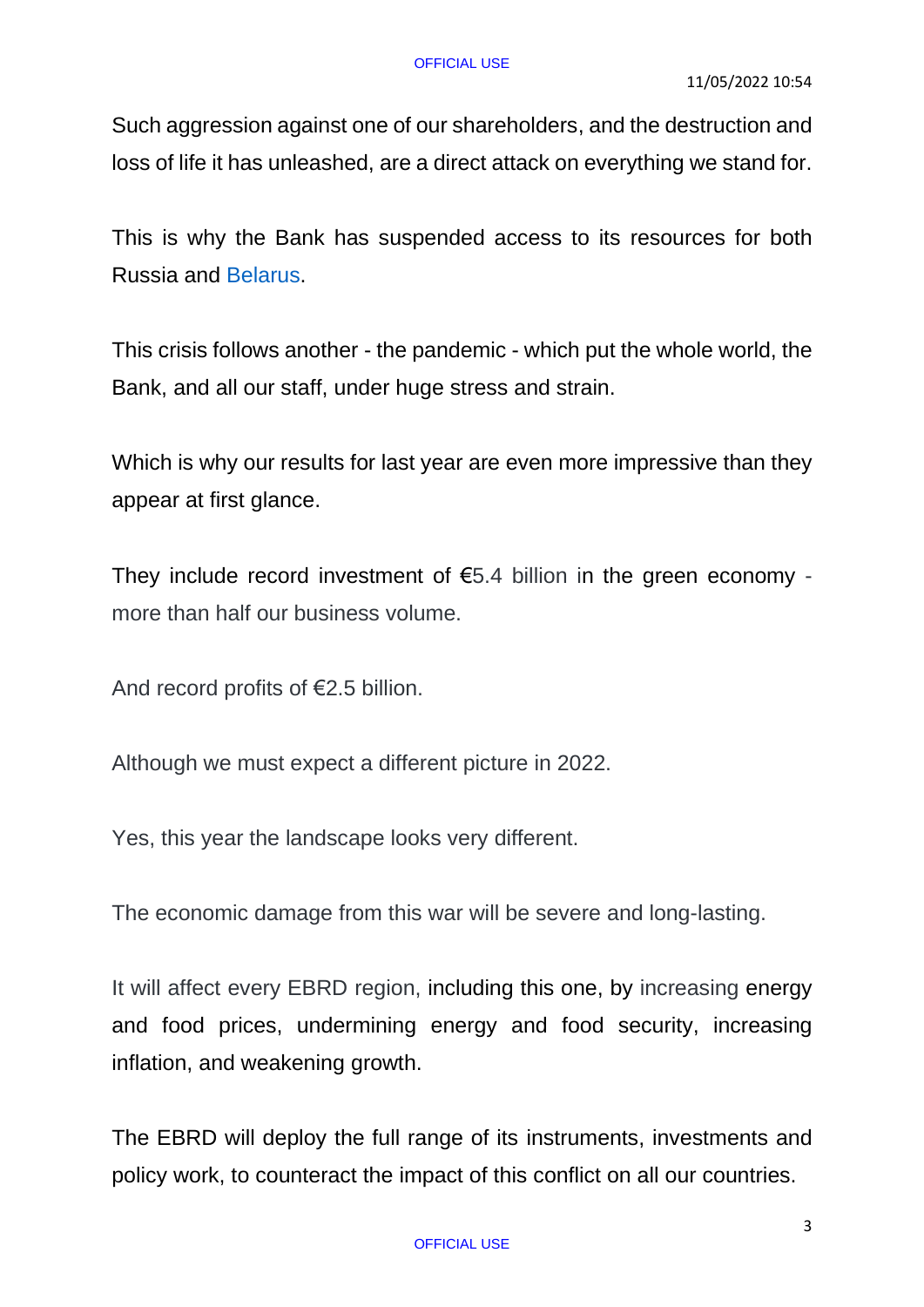Time after time, the EBRD has shown its true character during a crisis.

And we're demonstrating that character again today.

Soon after the invasion, we prepared an initial €2 billion Resilience and Livelihoods Package to help Ukraine and countries affected by the war.

We've continued to disburse, and we've increased, our Trade Facilitation Programme limits, in part to boost global food security.

We've proposed reallocating donor resources to help with the crisis.

We repurposed existing projects to provide liquidity to clients in Ukraine.

And with the support of our donors and shareholders, we will be able to do much more to keep the economy afloat, focusing on the private sector, and key infrastructure.

As soon as it is possible, we will help Ukraine to rebuild livelihoods, jobs and businesses; to improve governance; and to revive access to services.

I'd like to take this moment to praise our Ukrainian staff.

Their safety and security have been a priority for us.

It was very moving to meet so many of them on my trip to [Poland](https://www.ebrd.com/poland.html) in March - and again last week.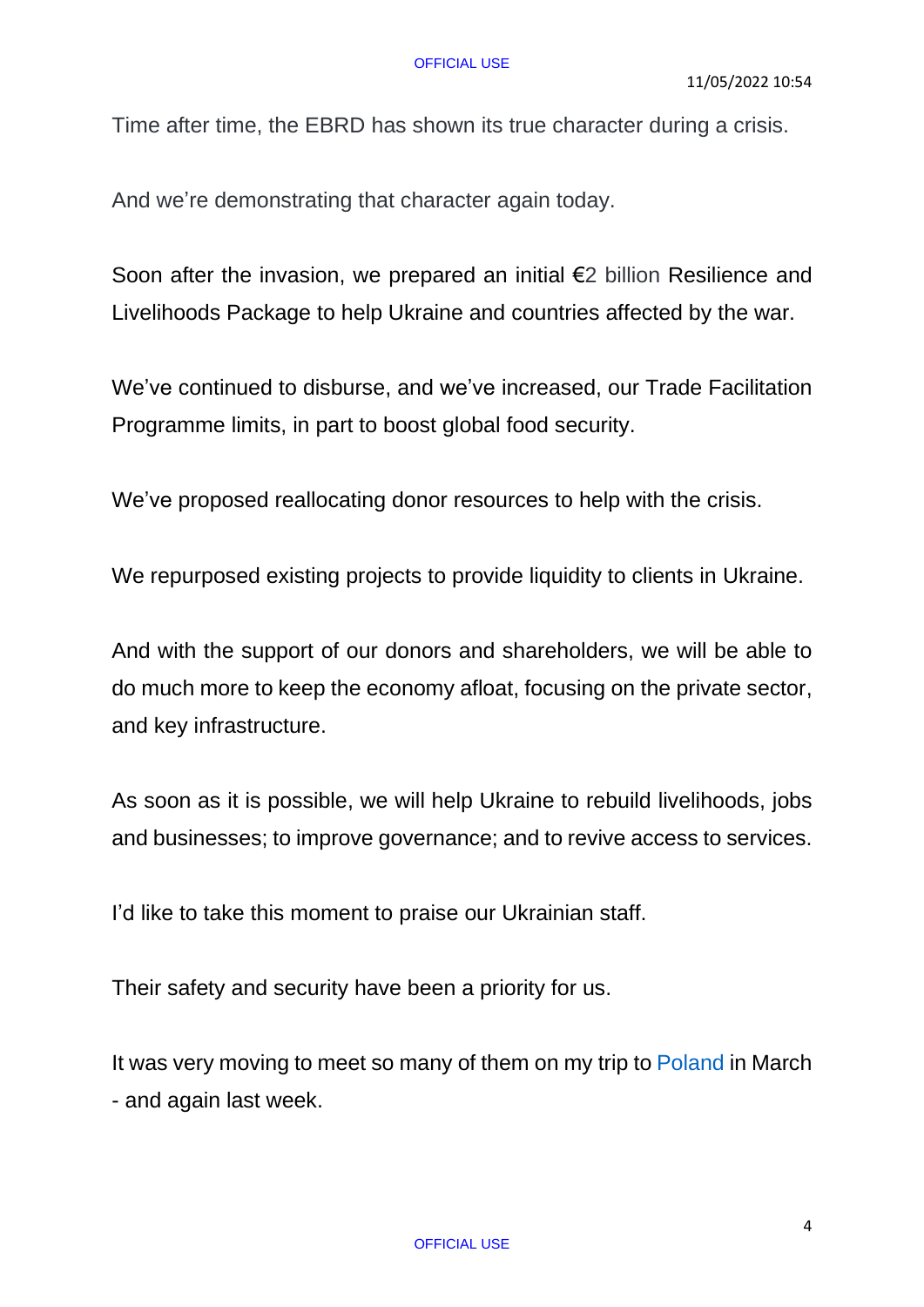I was deeply impressed by the generosity of local staff there - and the kindness shown across the Bank.

Thank you to everyone who has supported our Ukrainian staff so far.

And let's also remember the work that has gone into ensuring the safety and security of our colleagues from Russia and Belarus.

Alongside our commitment to Ukraine, we continue to advance our strategic objectives.

These, as set out in our Strategic and Capital Framework, are now more relevant than ever.

First – Green - at our last Annual Meeting we committed to aligning all our activities with the goals of the [Paris Agreement](https://www.ebrd.com/paris-agreement) from the end of this year.

These goals are even more urgent now, as emissions continue to rise.

We've made real progress with this commitment.

And we're confident that we will reach that alignment target, becoming the first multilateral development bank to do so, on time.

If our countries are to boost their energy security, they will need to focus, even more than previously, on renewables, energy efficiency and the shift to green overall.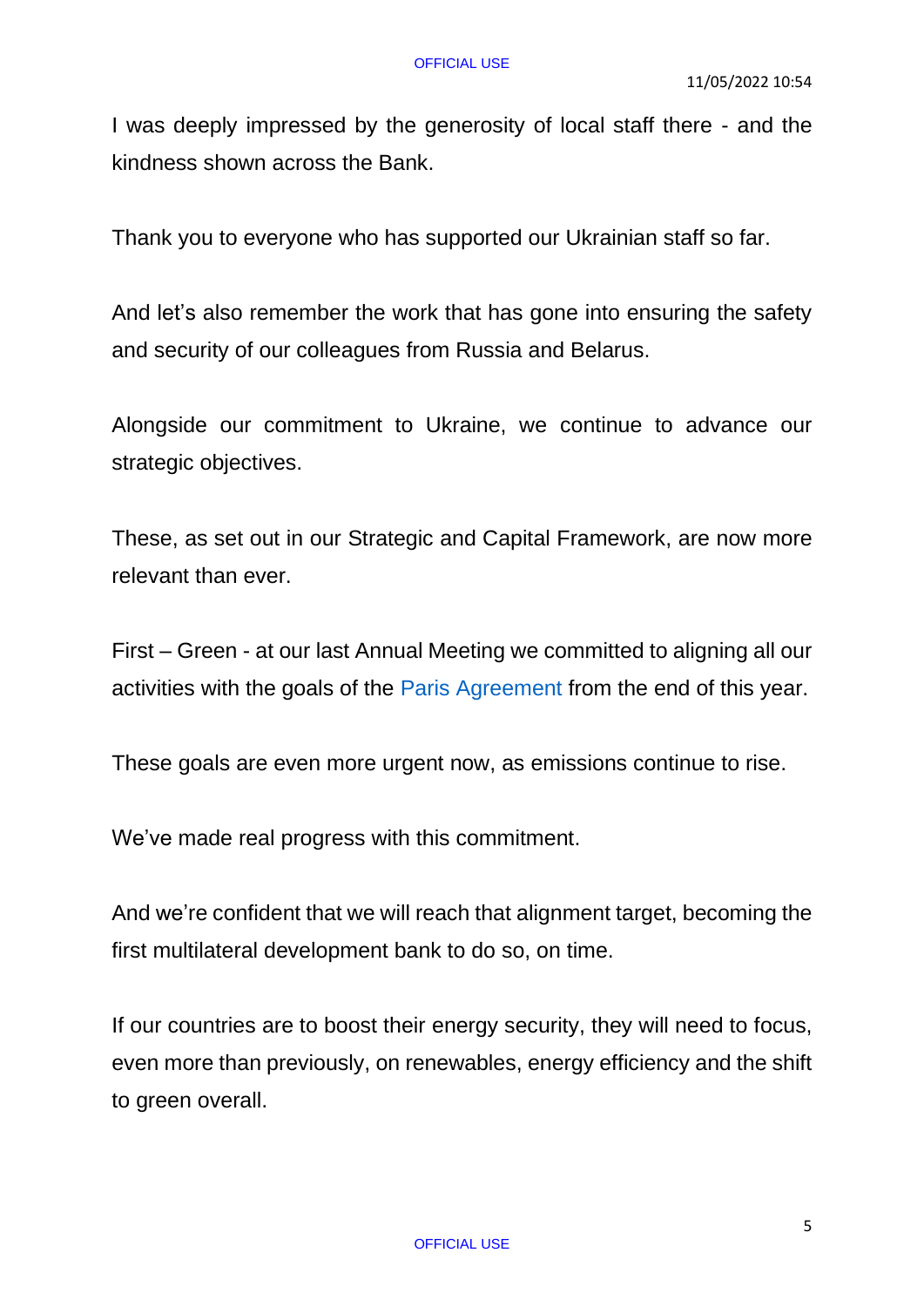We'll mobilise the private sector to help achieve this – while continuing to support the countries ourselves.

Second - Equality of Opportunity and Gender Equality remain crucial for us.

In November, we launched strategies setting out our ambition to integrate gender into at least 40 percent of our operations by 2025, and to promote equality of opportunity through at least a quarter of our projects.

We're approaching that target already: a third of our projects signed last year had a strong gender component.

Third - Our digital approach, also launched in November, focuses our investments and policy work on laying the foundations for digital transformation and helping our partners to adapt to it and innovate.

At the same time, our work in Ukraine, and all our countries of operations, along with the three priorities I have just listed, must not obscure our longterm vision for investing in Sub-Saharan Africa, too.

We are ready to start work further into Africa, on the basis of the phased approach, submitted for your consideration, at this Annual Meeting.

In the meantime, the EBRD will contínue:

To invest in changing lives across all our regions

To address the many challenges we face